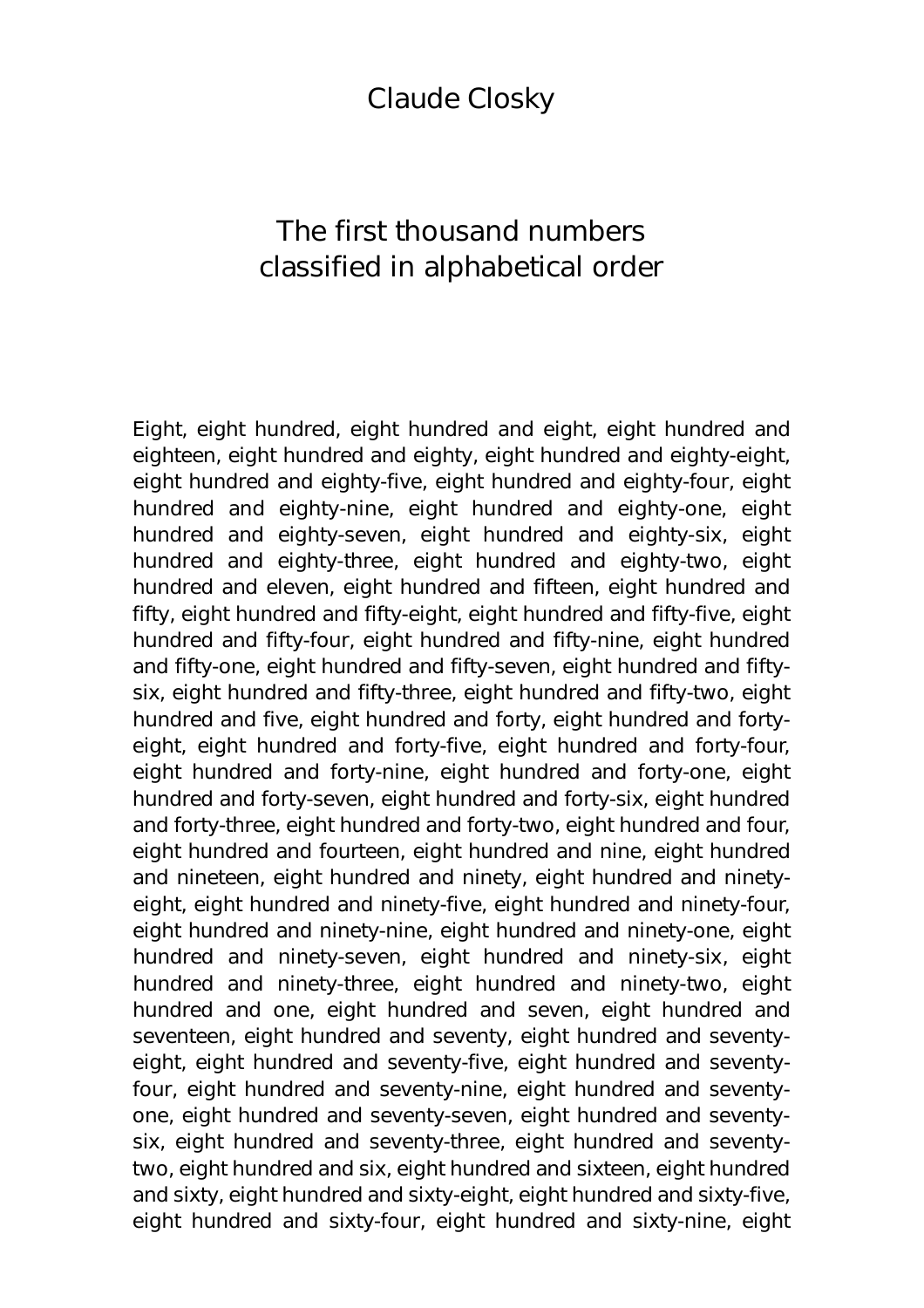hundred and sixty-one, eight hundred and sixty-seven, eight hundred and sixty-six, eight hundred and sixty-three, eight hundred and sixtytwo, eight hundred and ten, eight hundred and thirteen, eight hundred and thirty, eight hundred and thirty-eight, eight hundred and thirty-five, eight hundred and thirty-four, eight hundred and thirtynine, eight hundred and thirty-one, eight hundred and thirty-seven, eight hundred and thirty-six, eight hundred and thirty-three, eight hundred and thirty-two, eight hundred and three, eight hundred and twelve, eight hundred and twenty, eight hundred and twenty-eight, eight hundred and twenty-five, eight hundred and twenty-four, eight hundred and twenty-nine, eight hundred and twenty-one, eight hundred and twenty-seven, eight hundred and twenty-six, eight hundred and twenty-three, eight hundred and twenty-two, eight hundred and two, eighteen, eighty, eighty-eight, eighty-five, eightyfour, eighty-nine, eighty-one, eighty-seven, eighty-six, eighty-three, eighty-two, eleven, fifteen, fifty, fifty-eight, fifty-five, fifty-four, fiftynine, fifty-one, fifty-seven, fifty-six, fifty-three, fifty-two, five, five hundred, five hundred and eight, five hundred and eighteen, five hundred and eighty, five hundred and eighty-eight, five hundred and eighty-five, five hundred and eighty-four, five hundred and eightynine, five hundred and eighty-one, five hundred and eighty-seven, five hundred and eighty-six, five hundred and eighty-three, five hundred and eighty-two, five hundred and eleven, five hundred and fifteen, five hundred and fifty, five hundred and fifty-eight, five hundred and fifty-five, five hundred and fifty-four, five hundred and fifty-nine, five hundred and fifty-one, five hundred and fifty-seven, five hundred and fifty-six, five hundred and fifty-three, five hundred and fifty-two, five hundred and five, five hundred and forty, five hundred and forty-eight, five hundred and forty-five, five hundred and forty-four, five hundred and forty-nine, five hundred and fortyone, five hundred and forty-seven, five hundred and forty-six, five hundred and forty-three, five hundred and forty-two, five hundred and four, five hundred and fourteen, five hundred and nine, five hundred and nineteen, five hundred and ninety, five hundred and ninety-eight, five hundred and ninety-five, five hundred and ninetyfour, five hundred and ninety-nine, five hundred and ninety-one, five hundred and ninety-seven, five hundred and ninety-six, five hundred and ninety-three, five hundred and ninety-two, five hundred and one, five hundred and seven, five hundred and seventeen, five hundred and seventy, five hundred and seventy-eight, five hundred and seventy-five, five hundred and seventy-four, five hundred and seventy-nine, five hundred and seventy-one, five hundred and seventy-seven, five hundred and seventy-six, five hundred and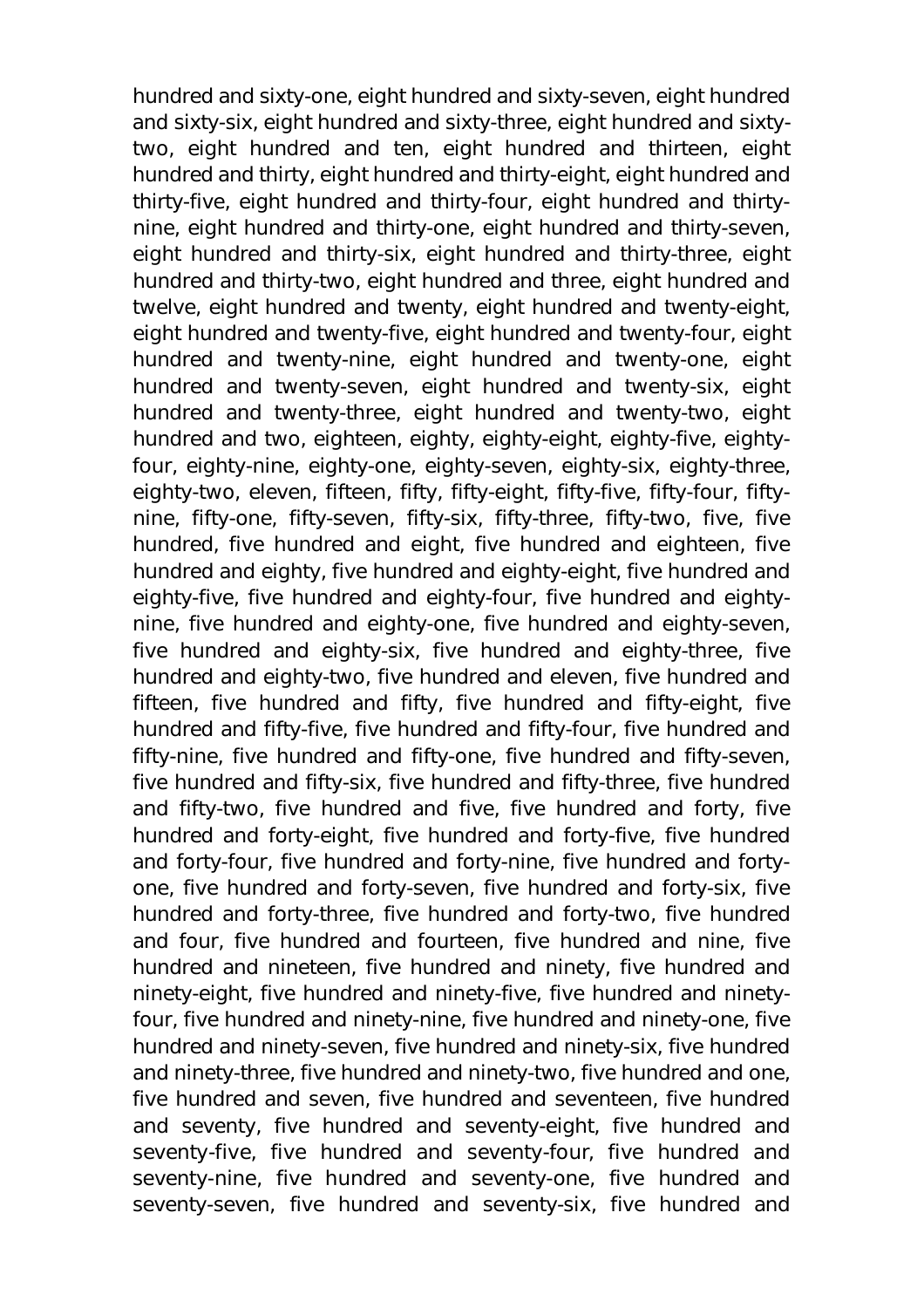seventy-three, five hundred and seventy-two, five hundred and six, five hundred and sixteen, five hundred and sixty, five hundred and sixty-eight, five hundred and sixty-five, five hundred and sixty-four, five hundred and sixty-nine, five hundred and sixty-one, five hundred and sixty-seven, five hundred and sixty-six, five hundred and sixtythree, five hundred and sixty-two, five hundred and ten, five hundred and thirteen, five hundred and thirty, five hundred and thirty-eight, five hundred and thirty-five, five hundred and thirty-four, five hundred and thirty-nine, five hundred and thirty-one, five hundred and thirty-seven, five hundred and thirty-six, five hundred and thirtythree, five hundred and thirty-two, five hundred and three, five hundred and twelve, five hundred and twenty, five hundred and twenty-eight, five hundred and twenty-five, five hundred and twentyfour, five hundred and twenty-nine, five hundred and twenty-one, five hundred and twenty-seven, five hundred and twenty-six, five hundred and twenty-three, five hundred and twenty-two, five hundred and two, forty, forty-eight, forty-five, forty-four, forty-nine, forty-one, forty-seven, forty-six, forty-three, forty-two, four, four hundred, four hundred and eight, four hundred and eighteen, four hundred and eighty, four hundred and eighty-eight, four hundred and eighty-five, four hundred and eighty-four, four hundred and eightynine, four hundred and eighty-one, four hundred and eighty-seven, four hundred and eighty-six, four hundred and eighty-three, four hundred and eighty-two, four hundred and eleven, four hundred and fifteen, four hundred and fifty, four hundred and fifty-eight, four hundred and fifty-five, four hundred and fifty-four, four hundred and fifty-nine, four hundred and fifty-one, four hundred and fifty-seven, four hundred and fifty-six, four hundred and fifty-three, four hundred and fifty-two, four hundred and five, four hundred and forty, four hundred and forty-eight, four hundred and forty-five, four hundred and forty-four, four hundred and forty-nine, four hundred and fortyone, four hundred and forty-seven, four hundred and forty-six, four hundred and forty-three, four hundred and forty-two, four hundred and four, four hundred and fourteen, four hundred and nine, four hundred and nineteen, four hundred and ninety, four hundred and ninety-eight, four hundred and ninety-five, four hundred and ninetyfour, four hundred and ninety-nine, four hundred and ninety-one, four hundred and ninety-seven, four hundred and ninety-six, four hundred and ninety-three, four hundred and ninety-two, four hundred and one, four hundred and seven, four hundred and seventeen, four hundred and seventy, four hundred and seventyeight, four hundred and seventy-five, four hundred and seventy-four, four hundred and seventy-nine, four hundred and seventy-one, four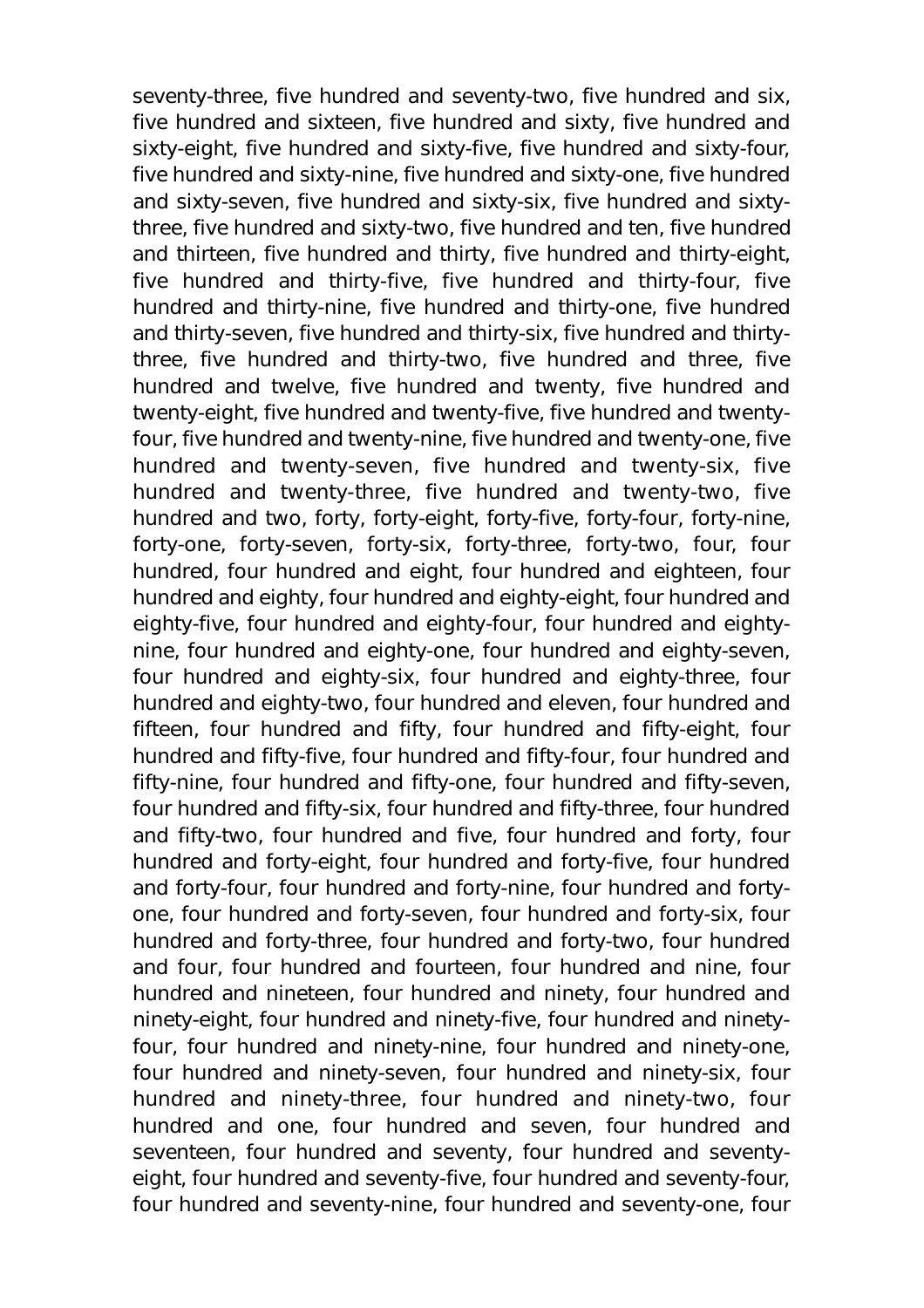hundred and seventy-seven, four hundred and seventy-six, four hundred and seventy-three, four hundred and seventy-two, four hundred and six, four hundred and sixteen, four hundred and sixty, four hundred and sixty-eight, four hundred and sixty-five, four hundred and sixty-four, four hundred and sixty-nine, four hundred and sixty-one, four hundred and sixty-seven, four hundred and sixtysix, four hundred and sixty-three, four hundred and sixty-two, four hundred and ten, four hundred and thirteen, four hundred and thirty, four hundred and thirty-eight, four hundred and thirty-five, four hundred and thirty-four, four hundred and thirty-nine, four hundred and thirty-one, four hundred and thirty-seven, four hundred and thirty-six, four hundred and thirty-three, four hundred and thirty-two, four hundred and three, four hundred and twelve, four hundred and twenty, four hundred and twenty-eight, four hundred and twenty-five, four hundred and twenty-four, four hundred and twenty-nine, four hundred and twenty-one, four hundred and twenty-seven, four hundred and twenty-six, four hundred and twenty-three, four hundred and twenty-two, four hundred and two, fourteen, nine, nine hundred, nine hundred and eight, nine hundred and eighteen, nine hundred and eighty, nine hundred and eighty-eight, nine hundred and eighty-five, nine hundred and eighty-four, nine hundred and eighty-nine, nine hundred and eighty-one, nine hundred and eightyseven, nine hundred and eighty-six, nine hundred and eighty-three, nine hundred and eighty-two, nine hundred and eleven, nine hundred and fifteen, nine hundred and fifty, nine hundred and fiftyeight, nine hundred and fifty-five, nine hundred and fifty-four, nine hundred and fifty-nine, nine hundred and fifty-one, nine hundred and fifty-seven, nine hundred and fifty-six, nine hundred and fifty-three, nine hundred and fifty-two, nine hundred and five, nine hundred and forty, nine hundred and forty-eight, nine hundred and forty-five, nine hundred and forty-four, nine hundred and forty-nine, nine hundred and forty-one, nine hundred and forty-seven, nine hundred and fortysix, nine hundred and forty-three, nine hundred and forty-two, nine hundred and four, nine hundred and fourteen, nine hundred and nine, nine hundred and nineteen, nine hundred and ninety, nine hundred and ninety-eight, nine hundred and ninety-five, nine hundred and ninety-four, nine hundred and ninety-nine, nine hundred and ninety-one, nine hundred and ninety-seven, nine hundred and ninety-six, nine hundred and ninety-three, nine hundred and ninety-two, nine hundred and one, nine hundred and seven, nine hundred and seventeen, nine hundred and seventy, nine hundred and seventy-eight, nine hundred and seventy-five, nine hundred and seventy-four, nine hundred and seventy-nine, nine hundred and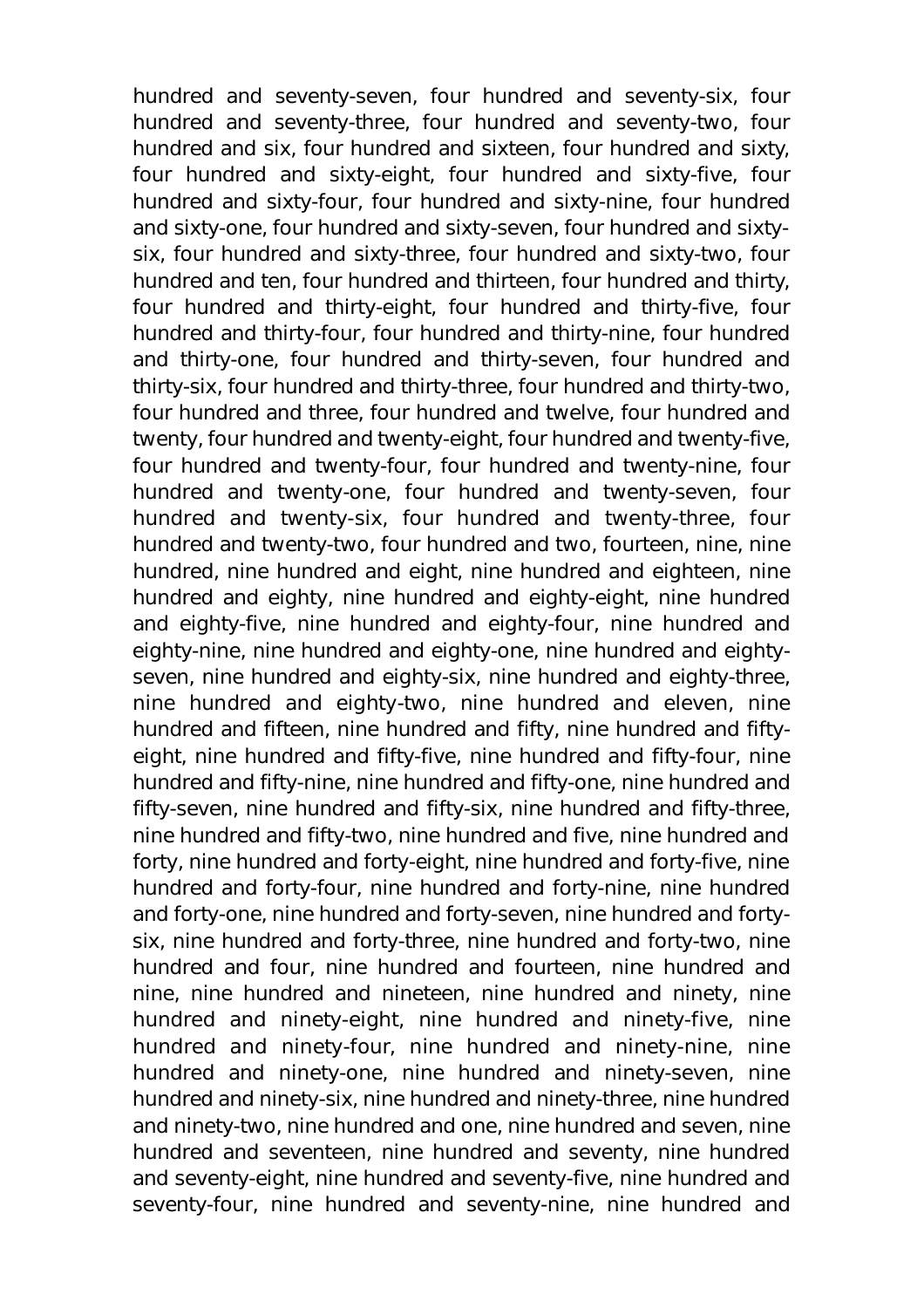seventy-one, nine hundred and seventy-seven, nine hundred and seventy-six, nine hundred and seventy-three, nine hundred and seventy-two, nine hundred and six, nine hundred and sixteen, nine hundred and sixty, nine hundred and sixty-eight, nine hundred and sixty-five, nine hundred and sixty-four, nine hundred and sixty-nine, nine hundred and sixty-one, nine hundred and sixty-seven, nine hundred and sixty-six, nine hundred and sixty-three, nine hundred and sixty-two, nine hundred and ten, nine hundred and thirteen, nine hundred and thirty, nine hundred and thirty-eight, nine hundred and thirty-five, nine hundred and thirty-four, nine hundred and thirty-nine, nine hundred and thirty-one, nine hundred and thirty-seven, nine hundred and thirty-six, nine hundred and thirty-three, nine hundred and thirty-two, nine hundred and three, nine hundred and twelve, nine hundred and twenty, nine hundred and twenty-eight, nine hundred and twenty-five, nine hundred and twenty-four, nine hundred and twenty-nine, nine hundred and twenty-one, nine hundred and twenty-seven, nine hundred and twenty-six, nine hundred and twenty-three, nine hundred and twenty-two, nine hundred and two, nineteen, ninety, ninety-eight, ninety-five, ninetyfour, ninety-nine, ninety-one, ninety-seven, ninety-six, ninety-three, ninety-two, one, one hundred, one hundred and eight, one hundred and eighteen, one hundred and eighty, one hundred and eighty-eight, one hundred and eighty-five, one hundred and eighty-four, one hundred and eighty-nine, one hundred and eighty-one, one hundred and eighty-seven, one hundred and eighty-six, one hundred and eighty-three, one hundred and eighty-two, one hundred and eleven, one hundred and fifteen, one hundred and fifty, one hundred and fifty-eight, one hundred and fifty-five, one hundred and fifty-four, one hundred and fifty-nine, one hundred and fifty-one, one hundred and fifty-seven, one hundred and fifty-six, one hundred and fifty-three, one hundred and fifty-two, one hundred and five, one hundred and forty, one hundred and forty-eight, one hundred and forty-five, one hundred and forty-four, one hundred and forty-nine, one hundred and forty-one, one hundred and forty-seven, one hundred and fortysix, one hundred and forty-three, one hundred and forty-two, one hundred and four, one hundred and fourteen, one hundred and nine, one hundred and nineteen, one hundred and ninety, one hundred and ninety-eight, one hundred and ninety-five, one hundred and ninety-four, one hundred and ninety-nine, one hundred and ninetyone, one hundred and ninety-seven, one hundred and ninety-six, one hundred and ninety-three, one hundred and ninety-two, one hundred and one, one hundred and seven, one hundred and seventeen, one hundred and seventy, one hundred and seventy-eight, one hundred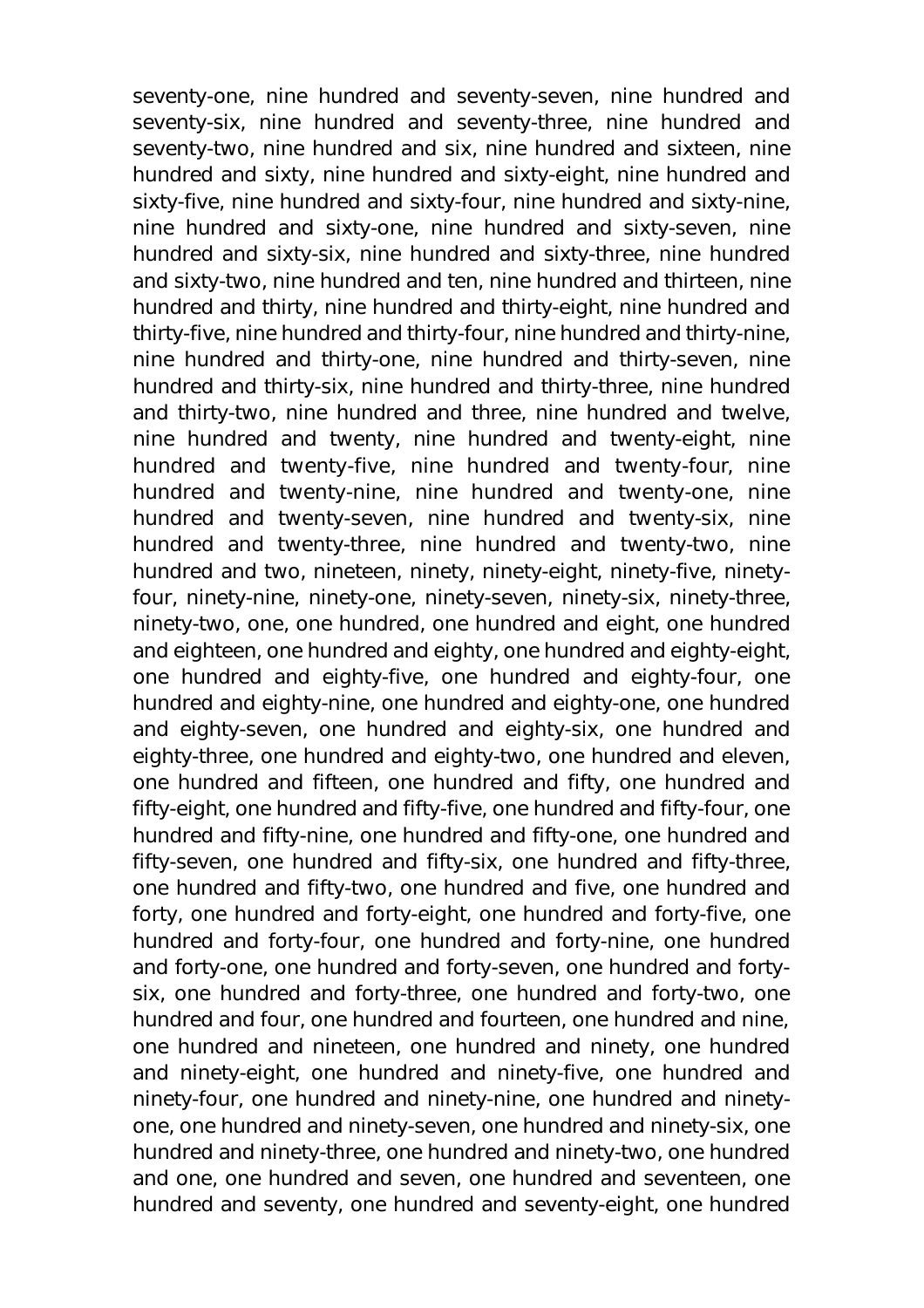and seventy-five, one hundred and seventy-four, one hundred and seventy-nine, one hundred and seventy-one, one hundred and seventy-seven, one hundred and seventy-six, one hundred and seventy-three, one hundred and seventy-two, one hundred and six, one hundred and sixteen, one hundred and sixty, one hundred and sixty-eight, one hundred and sixty-five, one hundred and sixty-four, one hundred and sixty-nine, one hundred and sixty-one, one hundred and sixty-seven, one hundred and sixty-six, one hundred and sixtythree, one hundred and sixty-two, one hundred and ten, one hundred and thirteen, one hundred and thirty, one hundred and thirty-eight, one hundred and thirty-five, one hundred and thirty-four, one hundred and thirty-nine, one hundred and thirty-one, one hundred and thirty-seven, one hundred and thirty-six, one hundred and thirtythree, one hundred and thirty-two, one hundred and three, one hundred and twelve, one hundred and twenty, one hundred and twenty-eight, one hundred and twenty-five, one hundred and twentyfour, one hundred and twenty-nine, one hundred and twenty-one, one hundred and twenty-seven, one hundred and twenty-six, one hundred and twenty-three, one hundred and twenty-two, one hundred and two, one thousand, seven, seven hundred, seven hundred and eight, seven hundred and eighteen, seven hundred and eighty, seven hundred and eighty-eight, seven hundred and eightyfive, seven hundred and eighty-four, seven hundred and eighty-nine, seven hundred and eighty-one, seven hundred and eighty-seven, seven hundred and eighty-six, seven hundred and eighty-three, seven hundred and eighty-two, seven hundred and eleven, seven hundred and fifteen, seven hundred and fifty, seven hundred and fifty-eight, seven hundred and fifty-five, seven hundred and fifty-four, seven hundred and fifty-nine, seven hundred and fifty-one, seven hundred and fifty-seven, seven hundred and fifty-six, seven hundred and fifty-three, seven hundred and fifty-two, seven hundred and five, seven hundred and forty, seven hundred and forty-eight, seven hundred and forty-five, seven hundred and forty-four, seven hundred and forty-nine, seven hundred and forty-one, seven hundred and forty-seven, seven hundred and forty-six, seven hundred and fortythree, seven hundred and forty-two, seven hundred and four, seven hundred and fourteen, seven hundred and nine, seven hundred and nineteen, seven hundred and ninety, seven hundred and ninety-eight, seven hundred and ninety-five, seven hundred and ninety-four, seven hundred and ninety-nine, seven hundred and ninety-one, seven hundred and ninety-seven, seven hundred and ninety-six, seven hundred and ninety-three, seven hundred and ninety-two, seven hundred and one, seven hundred and seven, seven hundred and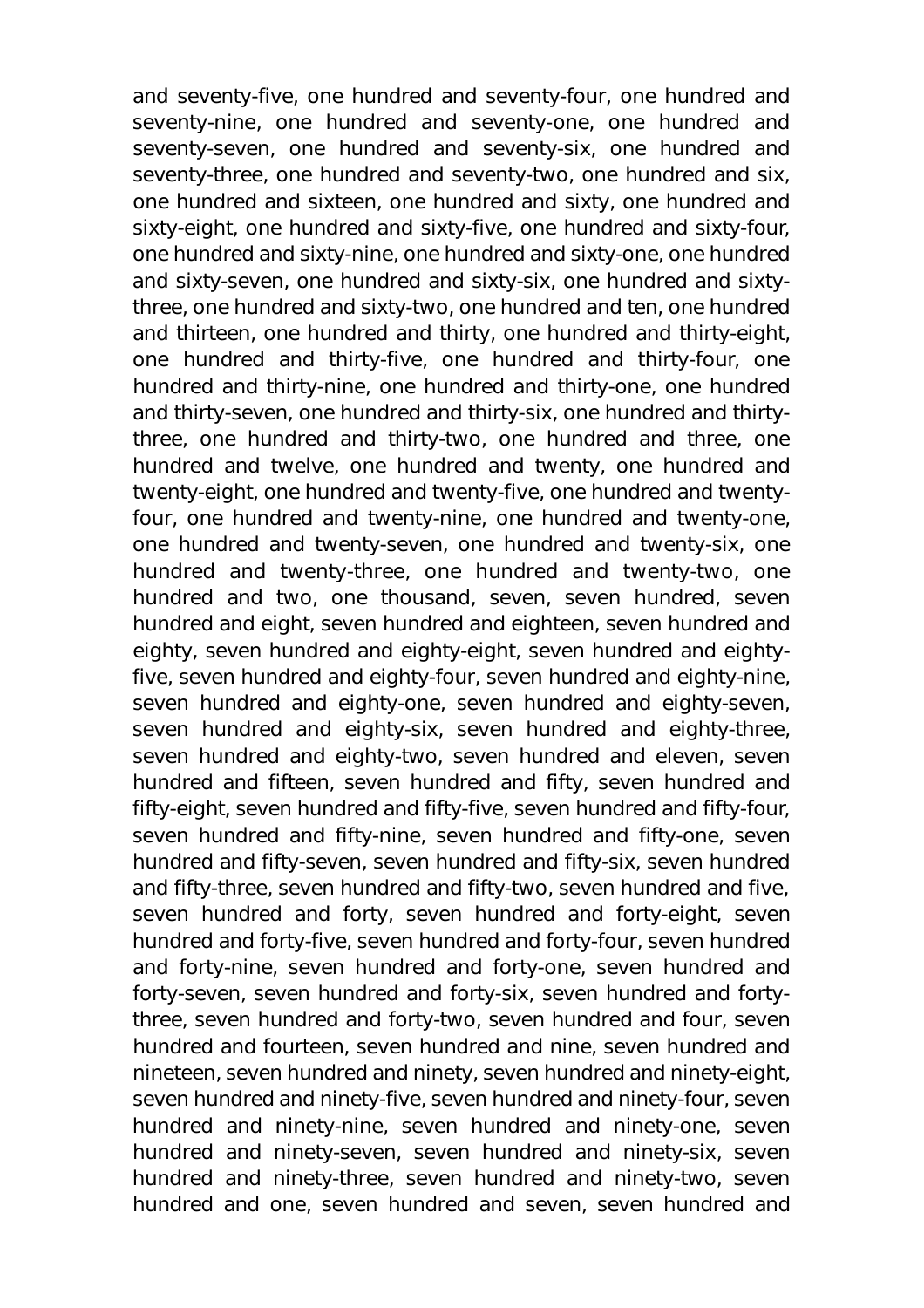seventeen, seven hundred and seventy, seven hundred and seventyeight, seven hundred and seventy-five, seven hundred and seventyfour, seven hundred and seventy-nine, seven hundred and seventyone, seven hundred and seventy-seven, seven hundred and seventysix, seven hundred and seventy-three, seven hundred and seventytwo, seven hundred and six, seven hundred and sixteen, seven hundred and sixty, seven hundred and sixty-eight, seven hundred and sixty-five, seven hundred and sixty-four, seven hundred and sixty-nine, seven hundred and sixty-one, seven hundred and sixtyseven, seven hundred and sixty-six, seven hundred and sixty-three, seven hundred and sixty-two, seven hundred and ten, seven hundred and thirteen, seven hundred and thirty, seven hundred and thirtyeight, seven hundred and thirty-five, seven hundred and thirty-four, seven hundred and thirty-nine, seven hundred and thirty-one, seven hundred and thirty-seven, seven hundred and thirty-six, seven hundred and thirty-three, seven hundred and thirty-two, seven hundred and three, seven hundred and twelve, seven hundred and twenty, seven hundred and twenty-eight, seven hundred and twentyfive, seven hundred and twenty-four, seven hundred and twentynine, seven hundred and twenty-one, seven hundred and twentyseven, seven hundred and twenty-six, seven hundred and twentythree, seven hundred and twenty-two, seven hundred and two, seventeen, seventy, seventy-eight, seventy-five, seventy-four, seventy-nine, seventy-one, seventy-seven, seventy-six, seventythree, seventy-two, six, six hundred, six hundred and eight, six hundred and eighteen, six hundred and eighty, six hundred and eighty-eight, six hundred and eighty-five, six hundred and eightyfour, six hundred and eighty-nine, six hundred and eighty-one, six hundred and eighty-seven, six hundred and eighty-six, six hundred and eighty-three, six hundred and eighty-two, six hundred and eleven, six hundred and fifteen, six hundred and fifty, six hundred and fifty-eight, six hundred and fifty-five, six hundred and fifty-four, six hundred and fifty-nine, six hundred and fifty-one, six hundred and fifty-seven, six hundred and fifty-six, six hundred and fifty-three, six hundred and fifty-two, six hundred and five, six hundred and forty, six hundred and forty-eight, six hundred and forty-five, six hundred and forty-four, six hundred and forty-nine, six hundred and forty-one, six hundred and forty-seven, six hundred and forty-six, six hundred and forty-three, six hundred and forty-two, six hundred and four, six hundred and fourteen, six hundred and nine, six hundred and nineteen, six hundred and ninety, six hundred and ninety-eight, six hundred and ninety-five, six hundred and ninety-four, six hundred and ninety-nine, six hundred and ninety-one, six hundred and ninety-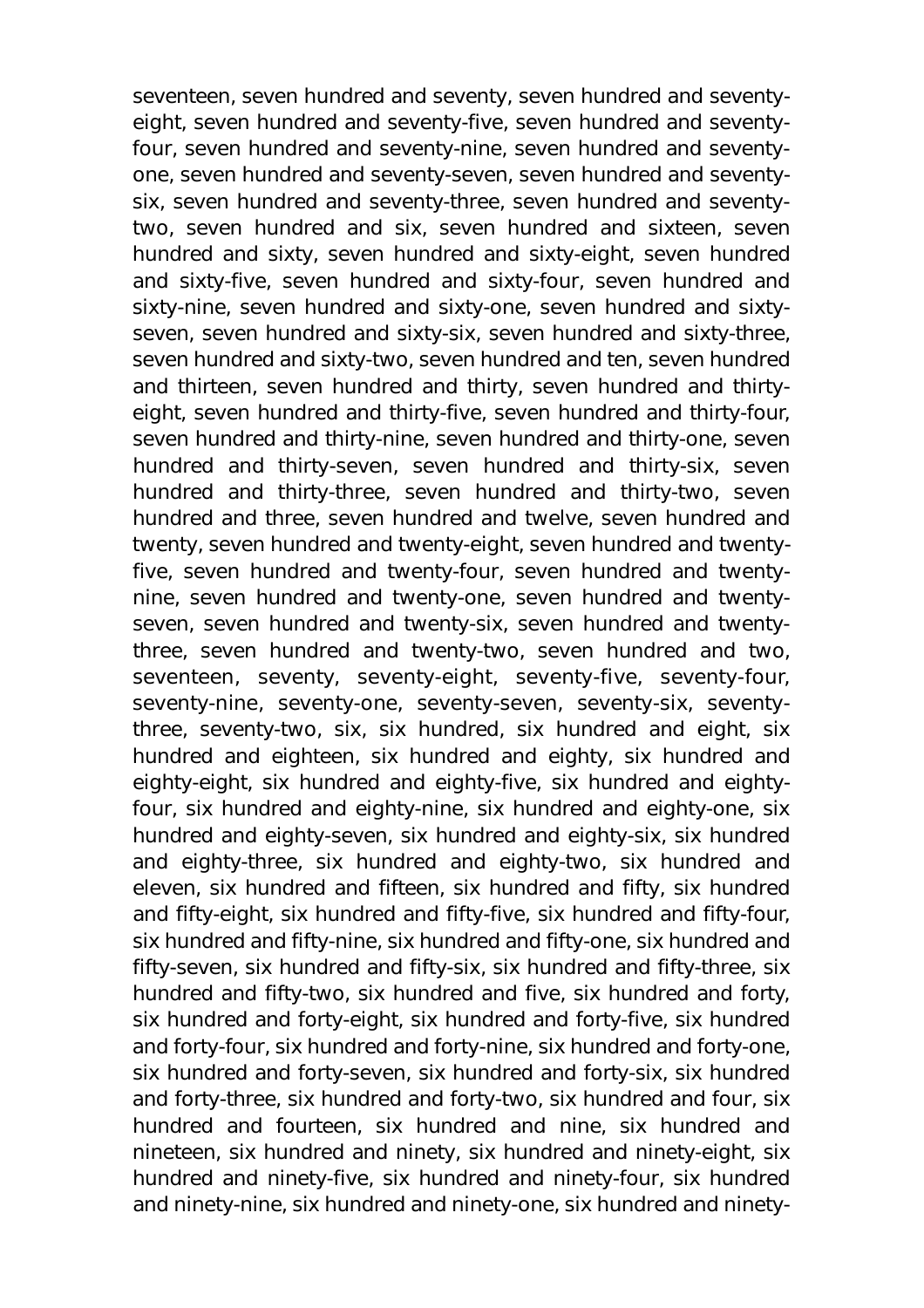seven, six hundred and ninety-six, six hundred and ninety-three, six hundred and ninety-two, six hundred and one, six hundred and seven, six hundred and seventeen, six hundred and seventy, six hundred and seventy-eight, six hundred and seventy-five, six hundred and seventy-four, six hundred and seventy-nine, six hundred and seventy-one, six hundred and seventy-seven, six hundred and seventy-six, six hundred and seventy-three, six hundred and seventy-two, six hundred and six, six hundred and sixteen, six hundred and sixty, six hundred and sixty-eight, six hundred and sixty-five, six hundred and sixty-four, six hundred and sixty-nine, six hundred and sixty-one, six hundred and sixty-seven, six hundred and sixty-six, six hundred and sixty-three, six hundred and sixty-two, six hundred and ten, six hundred and thirteen, six hundred and thirty, six hundred and thirty-eight, six hundred and thirty-five, six hundred and thirty-four, six hundred and thirty-nine, six hundred and thirty-one, six hundred and thirty-seven, six hundred and thirty-six, six hundred and thirty-three, six hundred and thirty-two, six hundred and three, six hundred and twelve, six hundred and twenty, six hundred and twenty-eight, six hundred and twenty-five, six hundred and twentyfour, six hundred and twenty-nine, six hundred and twenty-one, six hundred and twenty-seven, six hundred and twenty-six, six hundred and twenty-three, six hundred and twenty-two, six hundred and two, sixteen, sixty, sixty-eight, sixty-five, sixty-four, sixty-nine, sixty-one, sixty-seven, sixty-six, sixty-three, sixty-two, ten, thirteen, thirty, thirty-eight, thirty-five, thirty-four, thirty-nine, thirty-one, thirty-seven, thirty-six, thirty-three, thirty-two, three, three hundred, three hundred and eight, three hundred and eighteen, three hundred and eighty, three hundred and eighty-eight, three hundred and eighty-five, three hundred and eighty-four, three hundred and eighty-nine, three hundred and eighty-one, three hundred and eighty-seven, three hundred and eighty-six, three hundred and eighty-three, three hundred and eighty-two, three hundred and eleven, three hundred and fifteen, three hundred and fifty, three hundred and fifty-eight, three hundred and fifty-five, three hundred and fifty-four, three hundred and fifty-nine, three hundred and fifty-one, three hundred and fifty-seven, three hundred and fifty-six, three hundred and fiftythree, three hundred and fifty-two, three hundred and five, three hundred and forty, three hundred and forty-eight, three hundred and forty-five, three hundred and forty-four, three hundred and forty-nine, three hundred and forty-one, three hundred and forty-seven, three hundred and forty-six, three hundred and forty-three, three hundred and forty-two, three hundred and four, three hundred and fourteen, three hundred and nine, three hundred and nineteen, three hundred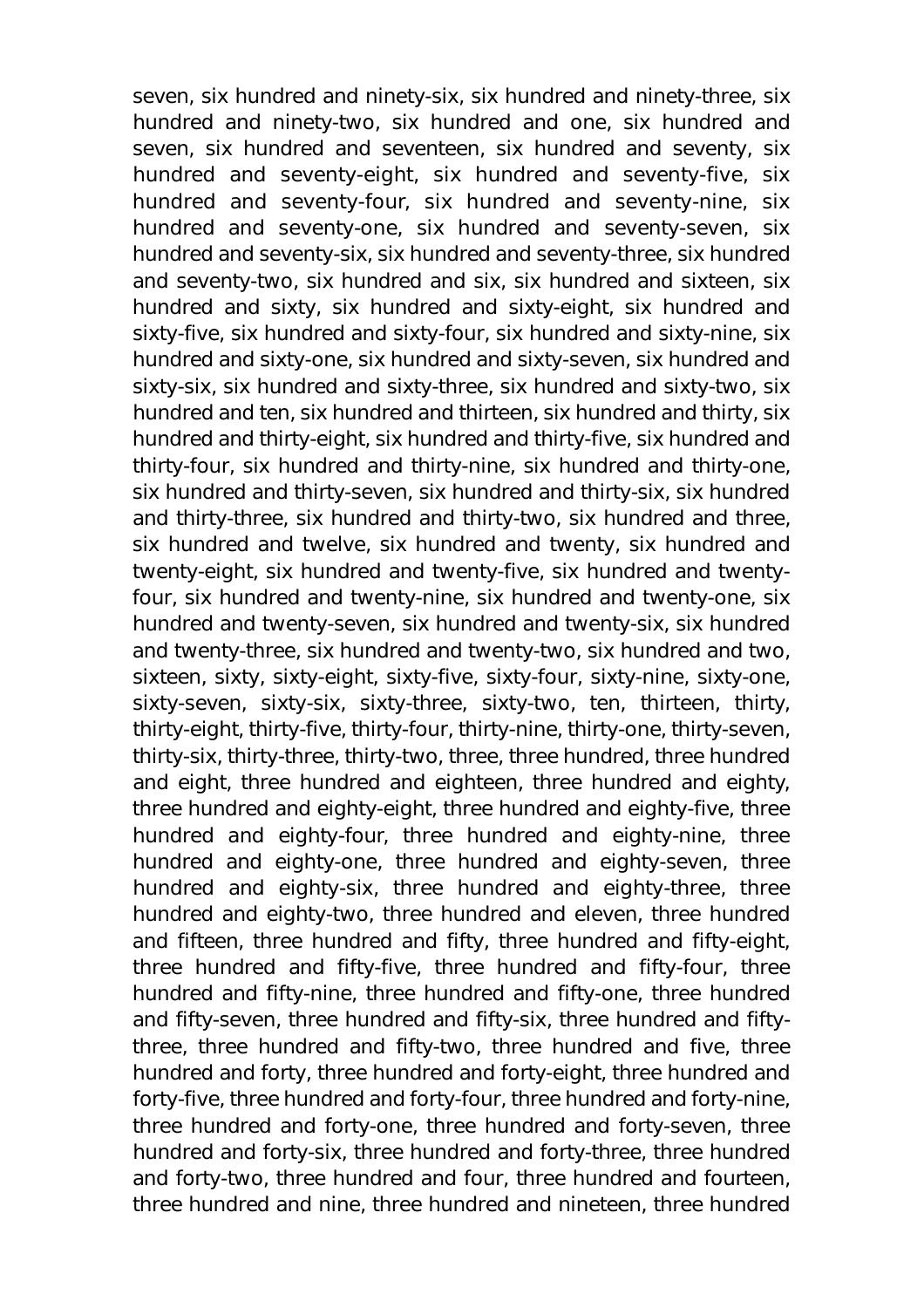and ninety, three hundred and ninety-eight, three hundred and ninety-five, three hundred and ninety-four, three hundred and ninetynine, three hundred and ninety-one, three hundred and ninety-seven, three hundred and ninety-six, three hundred and ninety-three, three hundred and ninety-two, three hundred and one, three hundred and seven, three hundred and seventeen, three hundred and seventy, three hundred and seventy-eight, three hundred and seventy-five, three hundred and seventy-four, three hundred and seventy-nine, three hundred and seventy-one, three hundred and seventy-seven, three hundred and seventy-six, three hundred and seventy-three, three hundred and seventy-two, three hundred and six, three hundred and sixteen, three hundred and sixty, three hundred and sixty-eight, three hundred and sixty-five, three hundred and sixtyfour, three hundred and sixty-nine, three hundred and sixty-one, three hundred and sixty-seven, three hundred and sixty-six, three hundred and sixty-three, three hundred and sixty-two, three hundred and ten, three hundred and thirteen, three hundred and thirty, three hundred and thirty-eight, three hundred and thirty-five, three hundred and thirty-four, three hundred and thirty-nine, three hundred and thirty-one, three hundred and thirty-seven, three hundred and thirty-six, three hundred and thirty-three, three hundred and thirtytwo, three hundred and three, three hundred and twelve, three hundred and twenty, three hundred and twenty-eight, three hundred and twenty-five, three hundred and twenty-four, three hundred and twenty-nine, three hundred and twenty-one, three hundred and twenty-seven, three hundred and twenty-six, three hundred and twenty-three, three hundred and twenty-two, three hundred and two, twelve, twenty, twenty-eight, twenty-five, twenty-four, twenty-nine, twenty-one, twenty-seven, twenty-six, twenty-three, twenty-two, two, two hundred, two hundred and eight, two hundred and eighteen, two hundred and eighty, two hundred and eighty-eight, two hundred and eighty-five, two hundred and eighty-four, two hundred and eightynine, two hundred and eighty-one, two hundred and eighty-seven, two hundred and eighty-six, two hundred and eighty-three, two hundred and eighty-two, two hundred and eleven, two hundred and fifteen, two hundred and fifty, two hundred and fifty-eight, two hundred and fifty-five, two hundred and fifty-four, two hundred and fifty-nine, two hundred and fifty-one, two hundred and fifty-seven, two hundred and fifty-six, two hundred and fifty-three, two hundred and fifty-two, two hundred and five, two hundred and forty, two hundred and forty-eight, two hundred and forty-five, two hundred and forty-four, two hundred and forty-nine, two hundred and fortyone, two hundred and forty-seven, two hundred and forty-six, two